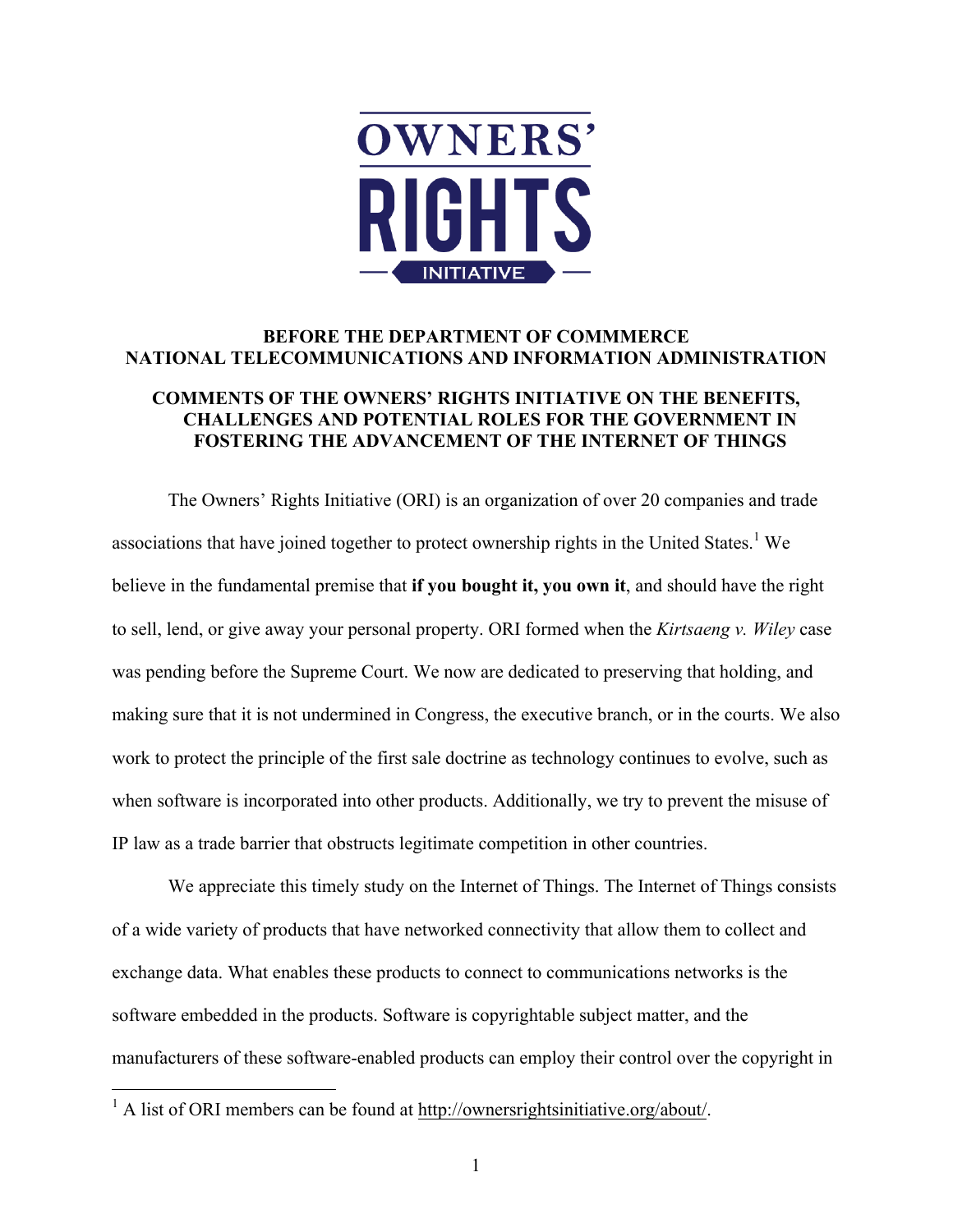the software to control the use of these products after purchase. Currently, ORI members are most concerned about two forms of control. First, manufacturers can use their copyrights in the software to restrict the purchasers' right to transfer the products. This prevents the development of robust secondary markets for products in which purchasers—consumers and business alike have invested billions of dollars. Second, manufacturers can take advantage of the Digital Millennium Copyright Act's prohibition on the circumvention of technological protection measures to restrict purchasers' ability to customize or repair the products they own. Amendments to title 17 would limit manufacturers' misuse of their copyrights to restrict competition in the Internet of Things.

Before proceeding, we note that NTIA should not draw false distinctions between consumer vs. industrial markets, as suggested in question 4. Such distinctions have little meaning in a world where individuals run businesses out of their homes on their laptop computers and where over 200 million Americans own smart phones that can operate millions of apps. Accordingly, in these comments we will not distinguish between industrial products and consumer products, nor between general-purpose computers and products with more limited functionality. The impact of copyright law on all these products is the same.

# **I. PRESERVING THE FIRST SALE DOCTRINE IN THE INTERNET OF THINGS**

The first sale doctrine is an exception to a copyright owner's exclusive right to distribute copies of her work. Under the first sale doctrine, a copyright owner's distribution right is exhausted with respect to a particular copy of a work after an authorized sale of that copy. Manufacturers must not be permitted to undermine the first sale doctrine with respect to devices attached to the Internet of Things.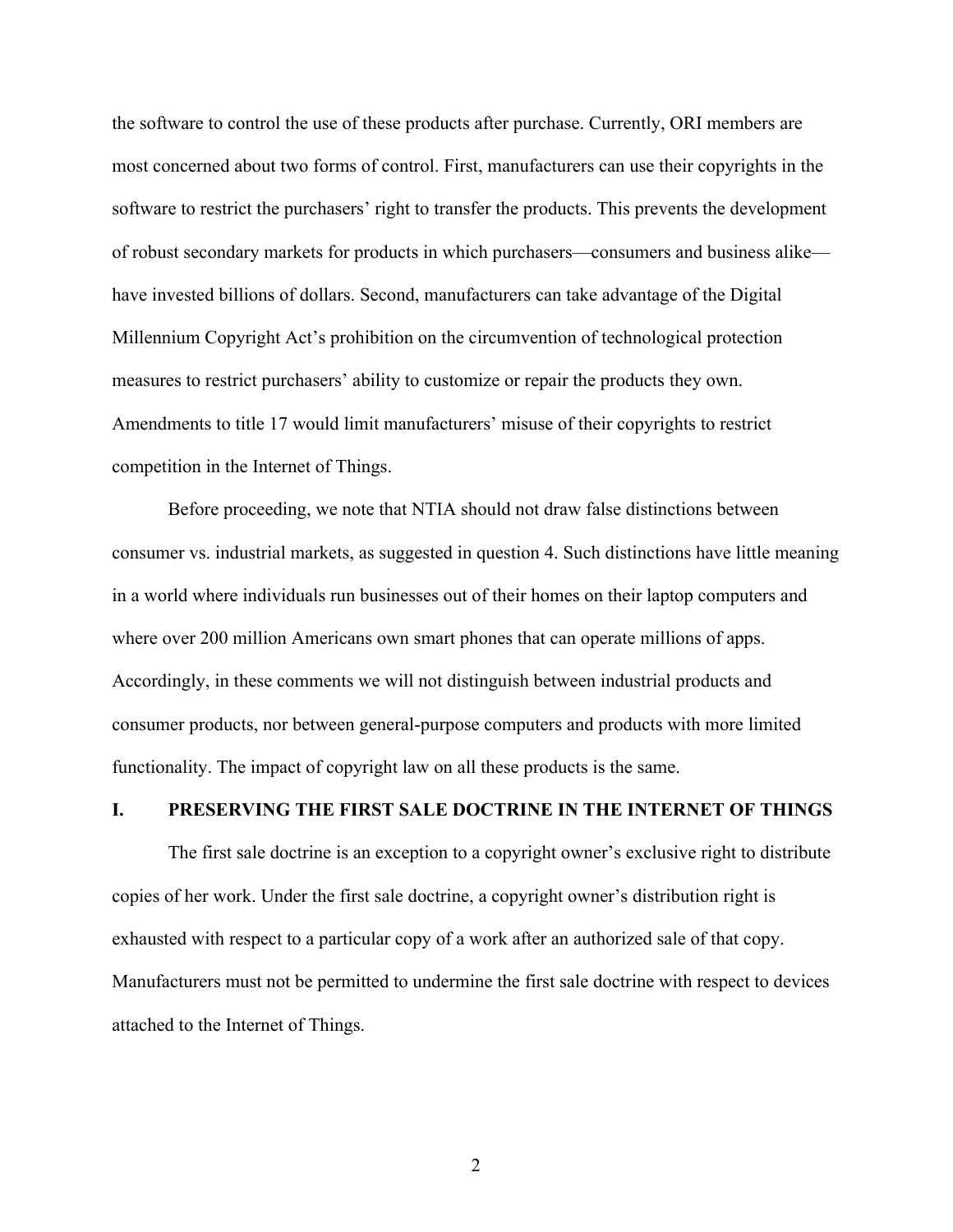#### **A. The Importance of the First Sale Doctrine**

Justice Breyer, writing for the U.S. Supreme Court in *Kirtsaeng v. John Wiley & Sons, Inc*., 133 S. Ct. 1351, 1363 (2013), stated that the first sale doctrine "is a common-law doctrine with an impeccable historic pedigree." He quoted a  $17<sup>th</sup>$  century articulation of "the common law's refusal to permit restraints on the alienation of chattels," *id*., and observed that "a law that permits a copyright holder to control the resale or other disposition of a chattel once sold is similarly 'against Trade and Traffi[c], and bargaining and contracting.'" *Id*. Justice Breyer underscored "the importance of leaving buyers of goods free to compete with each other when reselling or otherwise disposing of these goods." *Id*. Competition, "including the freedom to resell, can work to the advantage of the consumer." *Id*.

The first sale doctrine, codified at 17 U.S.C. § 109(a), operates at every level of our economy. It allows wholesalers to sell products covered by copyright, including products distributed in copyrighted packaging, to retailers without first securing distribution licenses from the manufacturers. The first sale doctrine likewise permits retailers to sell products to consumers without obtaining distribution licenses. Finally, the first sale doctrine permits consumers to rent or lend the products to other consumers, or to sell or give the products away when they no longer need them. The first sale doctrine reduces transaction costs and enables competition between sellers of new products as well as between new and used products. In *Kirtsaeng*, the Court recognized the importance of the first sale doctrine to libraries, used-book sellers, car dealers, technology companies, retailers, and consumers. The limitation on the distribution right provided by the first sale doctrine is critical to the functioning of our economy because the distribution right applies not only to products whose primary value is their protected expression, such as books, films, and sound recordings, but also to the protected expression in the packaging of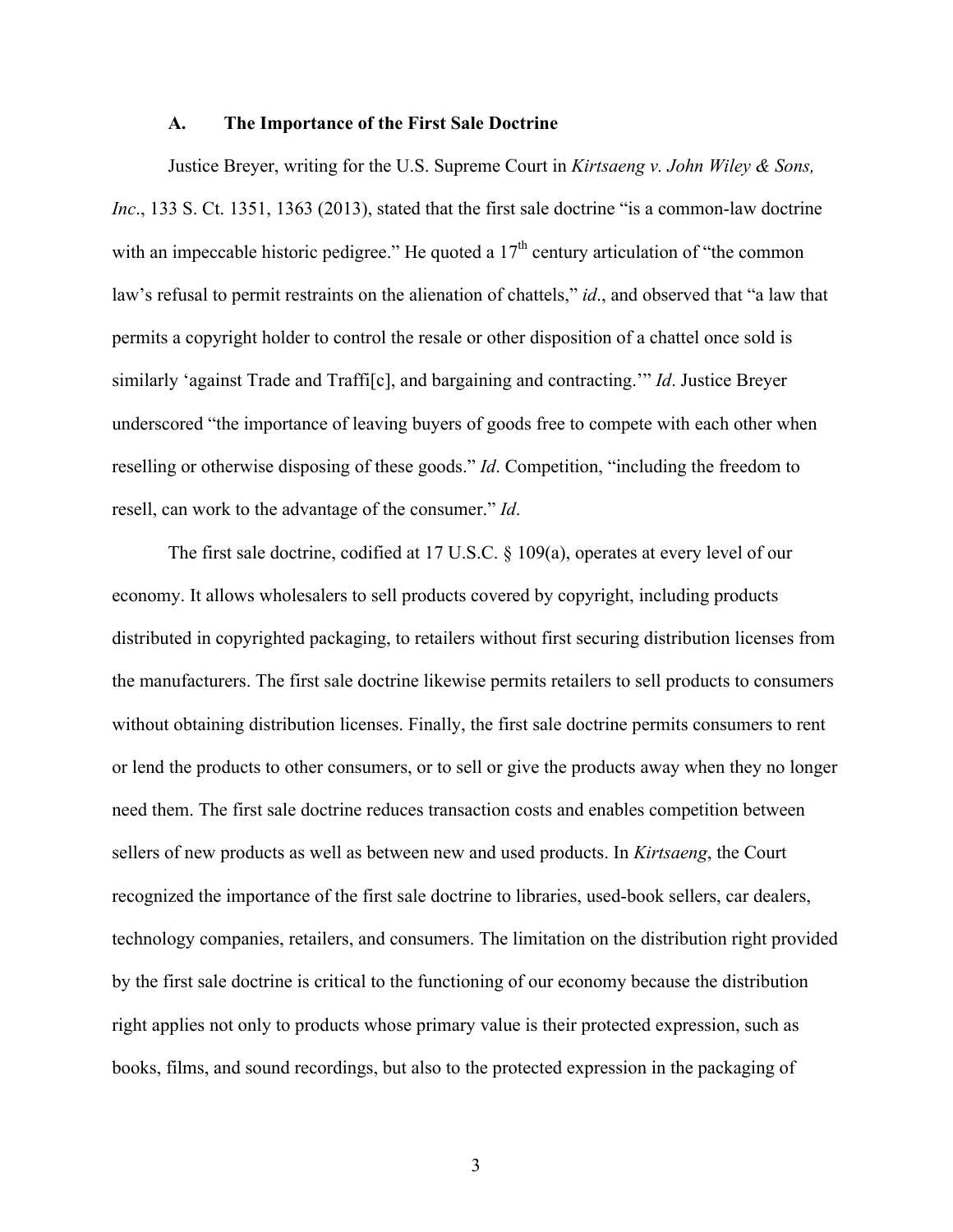products and the software essential to the operation of products. The first sale doctrine is of particular relevance to the Internet of Things because virtually all the products that attach to the Internet of Things contain software that enable them to operate—and to interoperate with the Internet of Things.

## **B. The First Sale Doctrine and Software-Enabled Products**

Many products, ranging from high-end servers to toasters, rely on software for their operation. Even though the consumers buy the physical products, some manufacturers claim that they are just licensing the software essential to the products' operation.<sup>2</sup> These licenses could contain a variety of restrictive terms that limit ownership rights by interfering with resale of the products, thereby harming the consumers that want to sell equipment they no longer want and the secondary market consumers that want to buy that equipment.<sup>3</sup> Often, these secondary market consumers are federal, state, and local government entities. ORI believes that manufacturers should not be permitted to use software licenses to interfere with the resale of products.

Manufacturers currently employ software licenses to place the following impediments on the alienability of physical products:

• **Prohibition on transfer.** Some license agreements provide that the software license is non-transferable. For example, the license for the software that comes installed on a NetApp disk storage device is not transferable. As a practical matter, NetApp gets paid twice for the right to use the same software: once by the original purchaser of the

 $2^2$  The software often is pre-installed into the product by the manufacturer or the vendor. However, sometime the user must install the software provided by the manufacturers via the Internet or storage media such as DVDs.

<sup>&</sup>lt;sup>3</sup> These licenses also interfere with the sale of unused products by resellers. Further, the licenses often require that product repairs be performed by authorized maintenance centers, thereby restricting the freedom of product owners to repair the products themselves or to use independent repair facilities.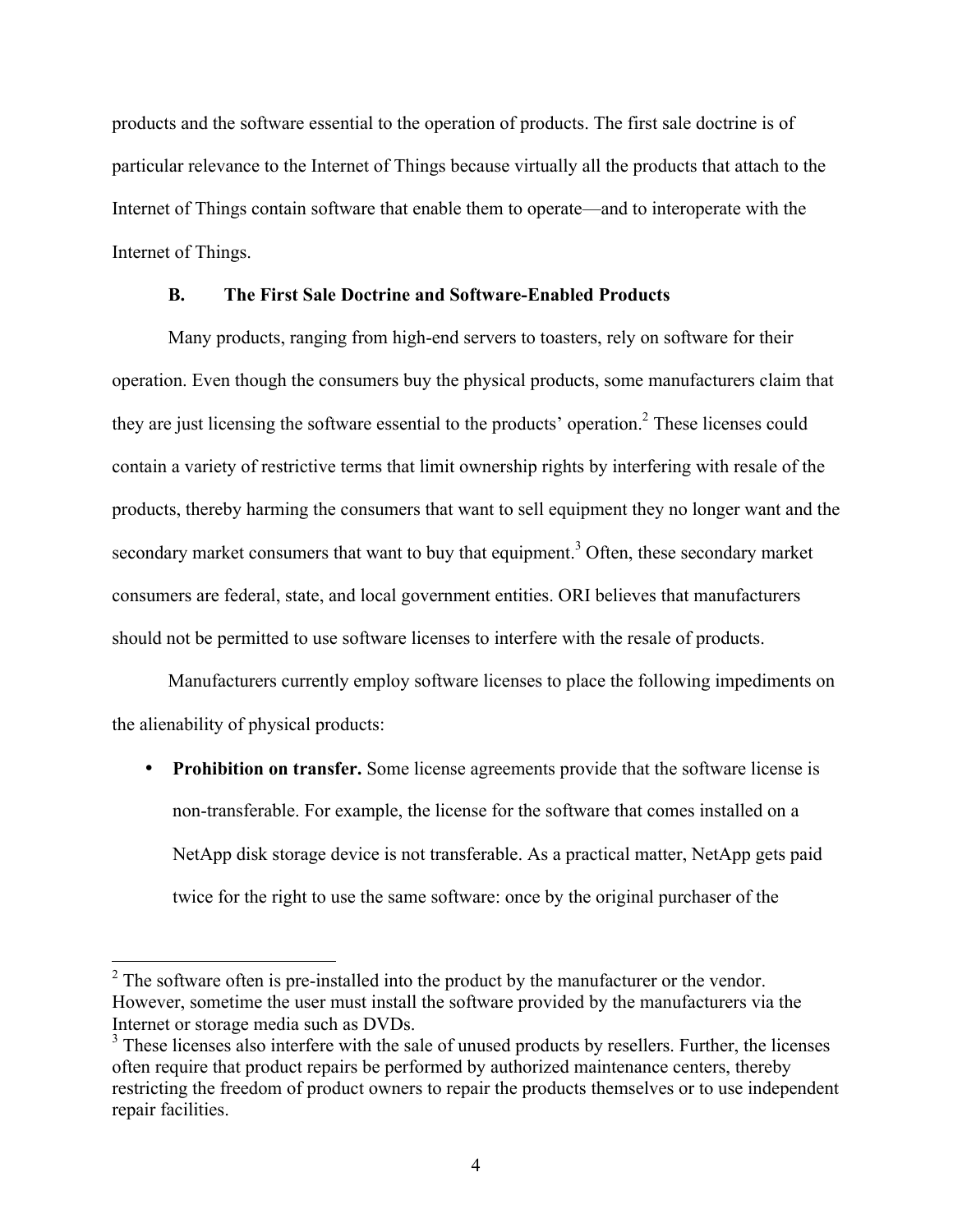product, and a second time by the purchaser of the used product. Purchasers of Cisco equipment often find that it is cheaper to buy new equipment than pay the excessively high price for a license for the software essential to the operation of the used equipment.

- **Refusal to provide updates.** Some license agreements specify that routine updates such as security-patches will be provided only to the original licensee. For example, Oracle refuses to supply routine updates to the purchasers of used hardware products containing essential Oracle software, unless they make an additional payment.
- **Bundling of maintenance contracts.** Some manufacturers will use control over the essential software as a means of forcing purchasers of used equipment to buy additional services from them. IBM, for example, will charge purchasers of used equipment a fee for software updates, but will provide the updates for free to purchasers that enter into maintenance agreements.<sup>4</sup>

The legal fiction on which these restrictive practices is based is that the essential software is licensed, not sold, to the purchaser of the hardware in which the software is installed. The manufacturers argue that because the purchaser is merely a licensee of the copy of the software, it does not have rights that normally accrue to the owner of a copy, such as the first sale doctrine or the right to make temporary internal copies necessary for the operation of a computer. *See* 17 U.S.C. §§ 109(a) and 117(a).

Cisco's own Frequently Asked Questions (FAQs), updated on May 4, 2015, make this argument in response to a question by a customer who had been approached by a third party

<sup>&</sup>lt;sup>4</sup> Here are links to examples of these restrictive licenses: Palo Alto Networks (https://www.paloaltonetworks.com/support/support-policies/secondary-market-policy.html); and EMC (http://www.emc.com/collateral/software/warranty-maintenance/h2483-sw-userights.pdf).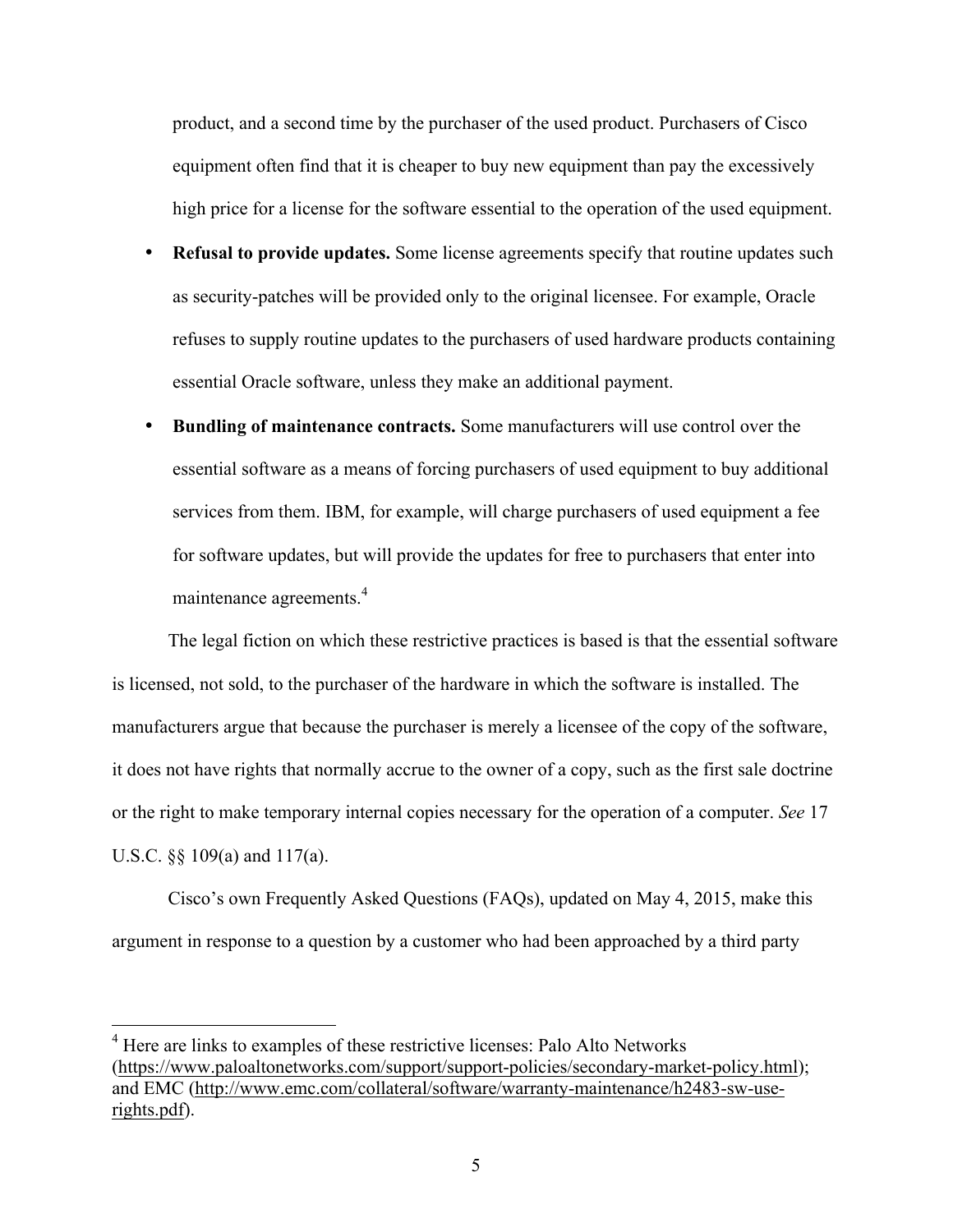hardware reseller who is not a Cisco-authorized channel partner. Cisco defended the lawfulness

of its licensing policy as follows:

The United States Court of Appeals for the 9th Circuit recently upheld the right of intellectual property owners such as Cisco to place reasonable restrictions on the licensing (and transferability) of their software, even where embedded in hardware, in the landmark case of Autodesk v. Vernor. In Vernor, the Court ruled that when a company sells its software with a license agreement (as Autodesk did - and as Cisco does), then the original user of the software is a licensee and not an owner. This means that the original user cannot transfer/sell the software without the permission of the owner of the intellectual property being licensed (i.e., AutoDesk or Cisco). In sum, the entity that is trying to sell you the hardware does not own the software on the product - and therefore has no rights to sell it to you. This means that if you purchased the product from that seller, your company would not have a license to use the software and would be in violation of Cisco's intellectual property rights. Cisco's licensing policy is in 100% alignment with this legal precedent. $5$ 

Cisco's FAQ neglects to mention that the U.S. circuit courts are split on the validity of this argument. While the Ninth Circuit has accepted it in *Vernor v. Autodesk*, 621 F.3d 1102 (9<sup>th</sup>) Cir. 2010), the Second Circuit has rejected it in *Krause v. Titleserv*, 402 F.3d 119 (2d Cir. 2005). Underlying this split concerning whether a person who acquires a copy of a computer program is an owner or a licensee of the copy is an even more profound split concerning preemption of contract terms inconsistent with the Copyright Act. *Compare Bowers v. Baystate Techs., Inc.,* 320 F.3d 1317 (Fed. Cir.), *cert. denied*, 539 U.S. 928 (2003) (holding that the Copyright Act does not preempt contractual terms prohibiting actions permitted under fair use), with *Vault Corp. v. Quaid Software Ltd.,* 847 F.2d 255 (5th Cir. 1988) (holding that under the Supremacy

<sup>&</sup>lt;sup>5</sup> http://www.cisco.com/web/about/doing\_business/legal<u>/service\_descriptions/docs/Third\_Party</u> Maintenance Services FAQ.pdf. Cisco further suggests these resellers "may sell equipment that purports to be "Cisco Product" but is in fact non-genuine or counterfeit." HP's FAQs also discuss the fees it charges for "software license transfers" for its server software. http://www.hp.com/softwarereleases/releases-media2/slt/americas/faq.html#12.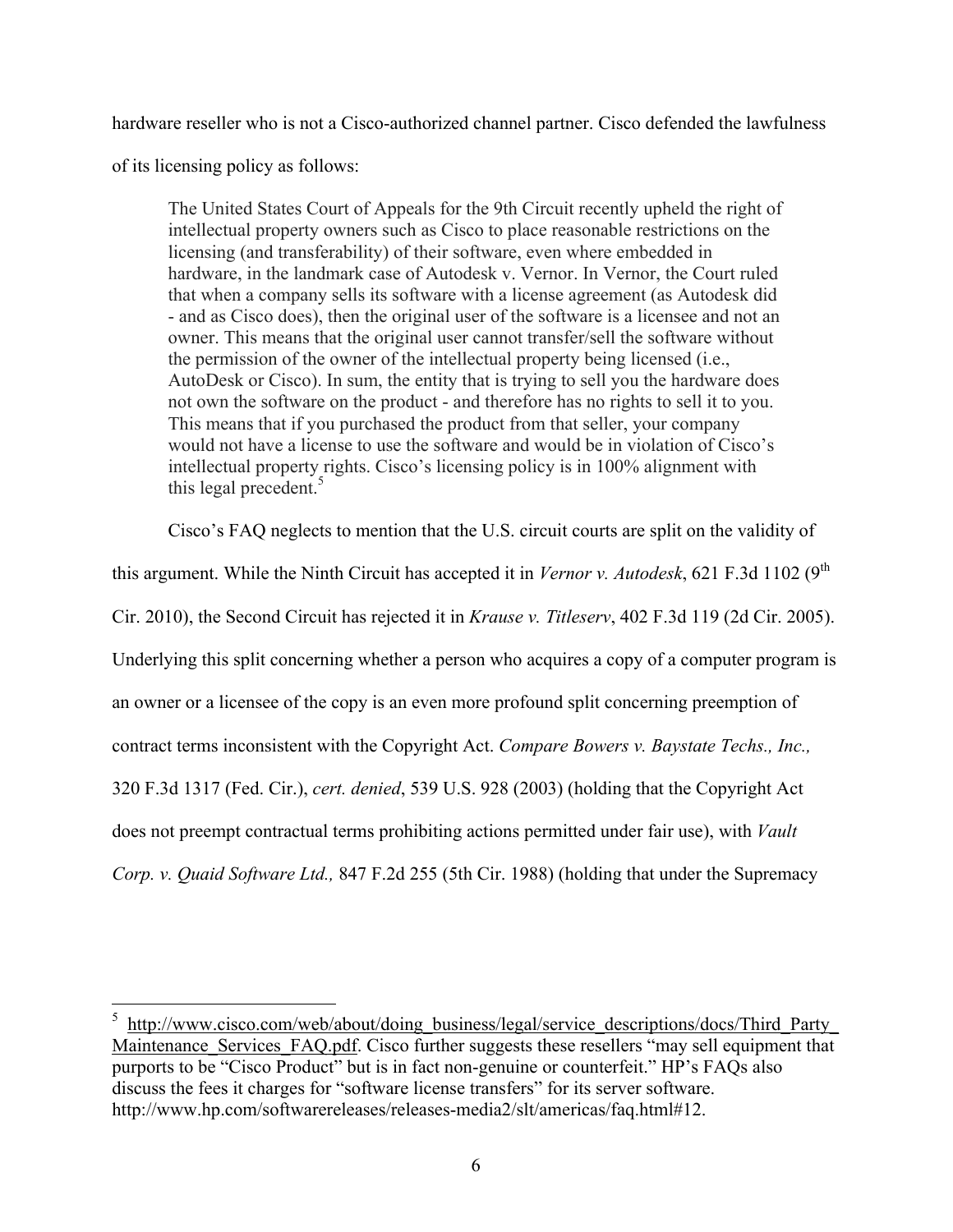Clause of the U.S. Constitution, contract terms prohibiting copyright exceptions are unenforceable). 6

Congress previously dealt with a similar issue in the context of software rental. In 1990, when Congress was considering amending the Copyright Act to prohibit the rental of software because it facilitated infringement by consumers, companies that rented cars and other equipment that contained software expressed concern that the amendment could prevent these rentals. Accordingly, Congress added an exception to the software rental prohibition that applies to "a computer program which is embodied in a machine or product and which cannot be copied during the ordinary operation or use of the machine or product." 17 U.S.C.  $\S$  109(b)(1)(B)(i).

Preserving the resale rights of consumers of physical products that contain software is important for reasons that go beyond the protecting the economic interests of these consumers and the secondary market consumers who would purchase these products. If the manufacturer refuses to provide to the secondary market consumer the security patches it provides to the original consumer, the security of the secondary consumer's computer system could be compromised.<sup>7</sup> Such security patches typically are provided to the original consumer free of charge. In essence, the original purchase price entitles the consumer to receive security patches and other patches that fix bugs in the program.

Preserving a secondary market in these physical products is also important for the environment. If older products can be refurbished and resold, those products stay out of landfills. Moreover, the recycling of the older products reduces the need to mine raw materials and produce new components.

 <sup>6</sup> This issue is discussed in great detail in Section I.D. below.

 $\frac{7}{7}$  Cisco's FAQ makes clear that a reseller "is not authorized to provide you with Cisco bug fixes, patches, and updates."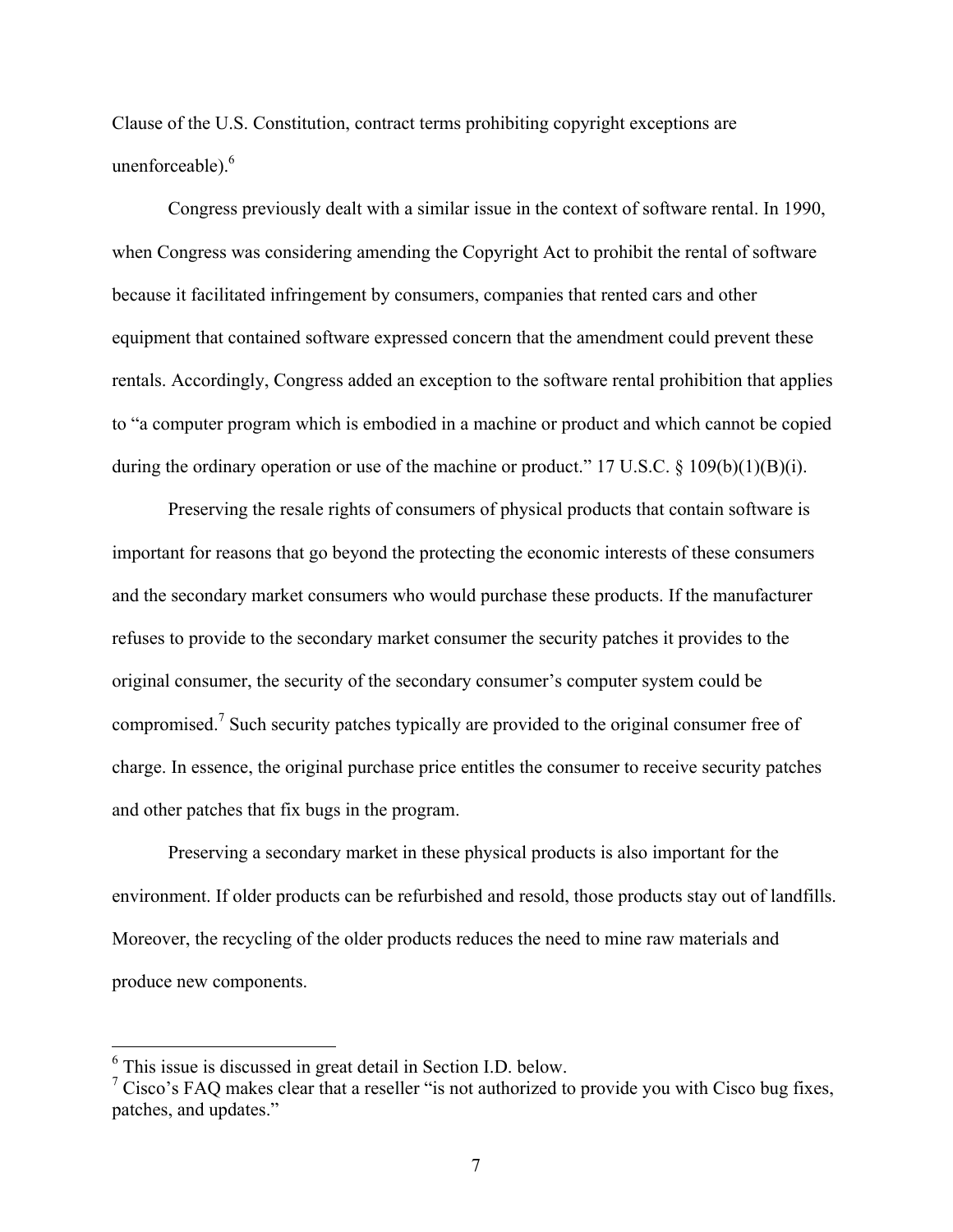We recognize that the problem of restrictions placed on software essential to the operation of hardware implicates complex issues of legal theory at the intersection of Constitutional preemption, the Copyright Act, antitrust law, and contract law.<sup>8</sup> Nonetheless, this is a very concrete practical problem of manufacturers attempting to leverage the copyright in a component into perpetual control over a much larger device. At present, primarily manufacturers of computer and telecommunications equipment misuse software license agreements to interfere with resale. Yet as the Internet of Things continues to grow and to encompass more softwareenabled products, this problem will become more widespread.

#### **C. The Solution: YODA**

We believe that this problem can be addressed by a relatively simple amendment to the Copyright Act, such as the You Own Devices Act (YODA), H.R. 862. YODA, introduced Congressmen Blake Farenthold (R-TX) and Jared Polis (D-CO), solves this problem by adding a new subsection to section 109 of the Copyright Act, which contains the first sale doctrine. New subsection  $(f)(1)$  would provide that if a computer program enables any part of a machine or other product to operate, the owner of the machine is entitled to transfer the computer program when he sells or otherwise transfers the machine. This right to transfer the program cannot be waived by license or other agreement.

New subsection (f)(2) would provide that the purchaser of the machine is entitled to receive any bug patches or security fixes that the person who sold him the machine was entitled to receive from the manufacturer.

 <sup>8</sup> These are discussed in Section I.D. below.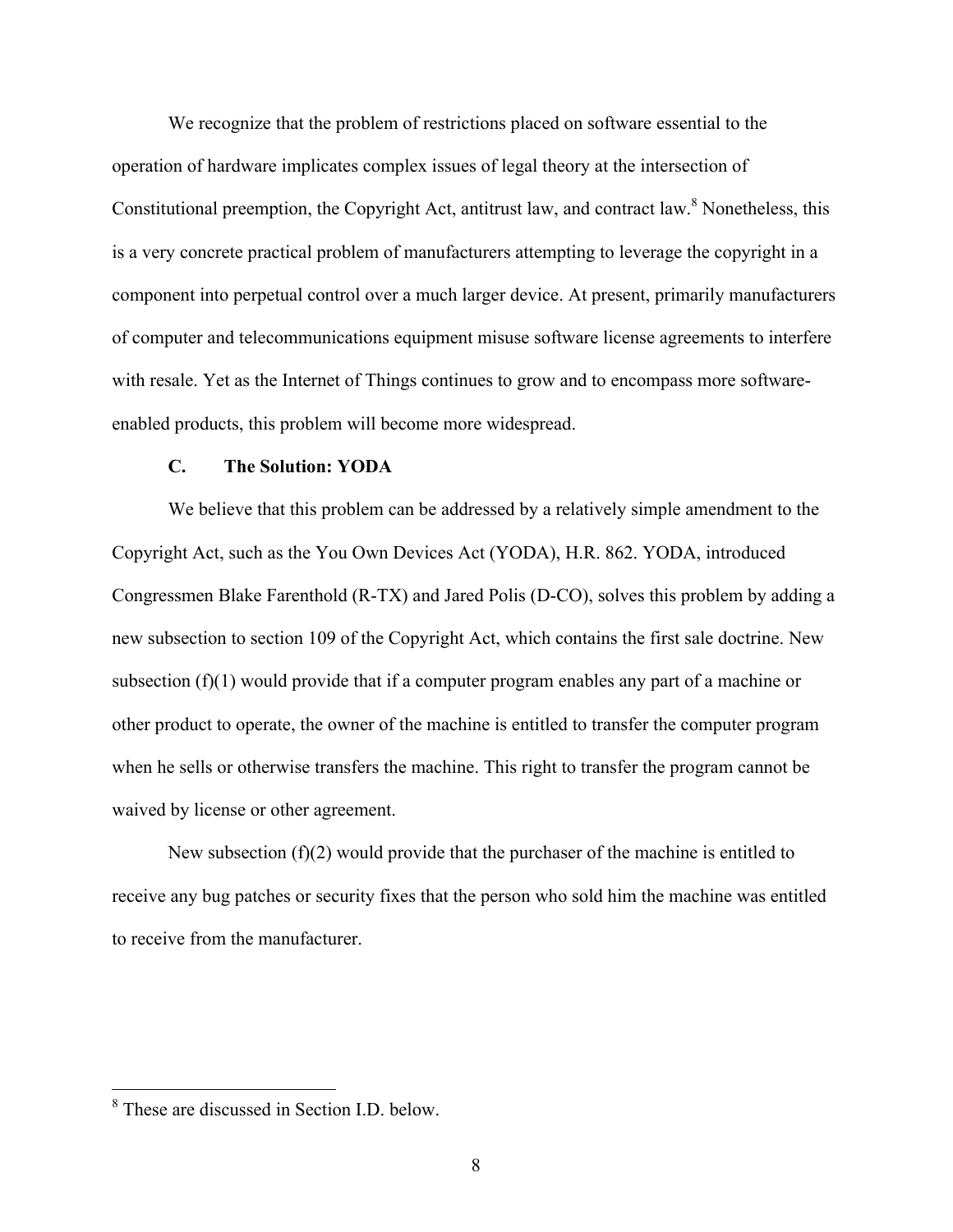New subsection  $(f)(3)$  would make clear that nothing in this subsection allows the seller of the machine to retain an unauthorized copy of the computer program after he transfers the machine to the purchaser.

YODA is not retroactive; it would apply only to transfers of software that occur after its enactment. YODA thus appropriately balances the interests of the original equipment manufacturer, the reseller, and the consumer.

### **D. The Enforceability of Contractual Restrictions on Copyright Exceptions**

The alternative to YODA is to allow the courts to sort out the complex and unresolved issue of the enforceability of contractual terms limiting copyright exceptions. There is little doubt that a restriction contained in a negotiated agreement between parties of equal bargaining strength would be enforceable. But what about a non-negotiated agreement between parties of unequal bargaining position?

### **1. Enforceability under state contract law**

Some courts have viewed this issue as a matter of state contract law: has the licensee truly manifested assent to the agreement? Because a user cannot use a program without "agreeing" to these license terms either by opening the package or clicking the "I agree" icon, significant questions arise whether the user has in fact manifested assent to the license's terms. Courts around the country have considered the enforceability of shrink-wrap and click-on licenses for two decades, but a consensus has not yet emerged.<sup>9</sup> Moreover, numerous

 <sup>9</sup>  *Compare Novell, Inc. v. Network Trade Ctr., Inc*., 25 F. Supp. 2d 1218, 1230 (D. Utah 1997); *Morgan Labs., Inc. v. Micro Data Base Sys., Inc*. 41 U.S.P.Q.2d 1850 (N.D. Cal. 1997); *Arizona Retail Sys., Inc. v. The Software Link, Inc*., 831 F. Supp. 759, 764-66 (D. Ariz. 1993); *Step-Saver Data Sys. v. Wyse Tech*., 939 F.2d 91, 98-100 (3d Cir. 1991); *Foresight Resources Corp. v. Pfortmiller*, 719 F. Supp. 1006, 1010 (D. Kan. 1989); *Ticketmaster Corp. v. Tickets.com, Inc*., 2000 U.S. Dist. LEXIS 12987 (C.D. Cal. August 10, 2000), *aff'd*, 248 F. 3d 1173 (9th Cir. 2001); *Specht v*. *Netscape Communications Corp*., 306 F.3d 17 (2d Cir. 2002); *Softman Prods.*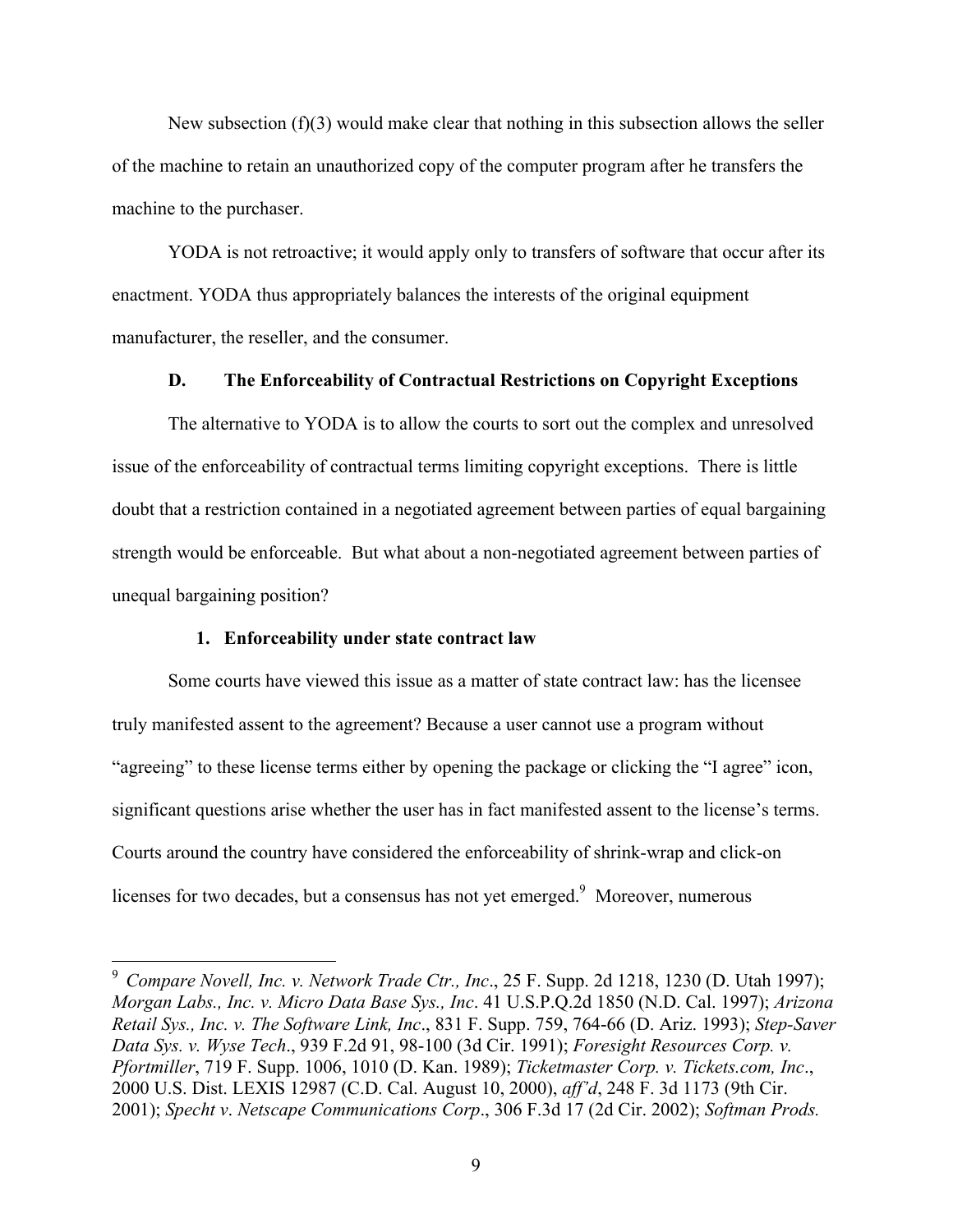commentators have questioned the enforceability of such contracts.<sup>10</sup> If the contracts are not enforceable, then obviously their terms prohibiting fair use and other user rights have no effect.

To the extent any pattern can be discerned in these cases, courts seem more willing to enforce click-on licenses than browse-wrap or shrink-wrap licenses, largely because it is difficult for a licensee to argue that he did not manifest assent when he clicked on an "I agree" icon. Additionally, courts seem more willing to enforce these licenses against corporate licensees than against consumers, presumably because they feel that corporate licensees are better able to protect their interests.

## **2. Preemption**

 $\overline{a}$ 

Other courts have examined this question from the perspective of preemption – either preemption under Section 301(a) of the Copyright Act or the U.S. Constitution. With both theories, courts are split on whether contractual restrictions on copyright exceptions are preempted.

## **a. Section 301(a) Preemption**

Courts have interpreted Section 301(a) as not preempting a state cause of action that requires proof of "extra elements" not present in a copyright claim. The Seventh Circuit in

*Co. v. Adobe Systems, Inc*., 171 F. Supp. 2d 1075 (C.D. Cal. 2001); and *Klocek v. Gateway, Inc*., 104 F. Supp. 2d 1332, 1338-39 (D. Kan. 2000); *with ProCD, Inc. v. Zeidenberg*, 86 F.3d 1447, 1449 (7th Cir. 1996), *Register.com, Inc., v. Verio, Inc*., 356 F.3d 393 (2d Cir. 2004); *cf*. *Hill v. Gateway 2000, Inc*., 105 F.3d 1147, 1150 (7th Cir. 1997), *cert. denied*, 522 U.S. 808 (1997). <sup>10</sup> *E.g.*, Michael J. Madison, *"Legal Ware": Contract and Copyright in the Digital Age*, 67 FORDHAM L. REV.1025 (Dec. 1998); Robert J. Morrill, Comment, *Contract Formation and the Shrink Wrap License: A Case Comment on ProCD, Inc. v. Zeidenberg*, 32 NEW ENG. L. REV. 513, 537-50 (1998); Apik Minassian, *The Death of Copyright: Enforceability of Shrinkwrap Licensing Agreements*, 45 UCLA L. REV. 569 (1997); Christopher L. Pitet, Comment, *The Problem With "Money Now, Terms Later": ProCD, Inc. v. Zeidenberg and the Enforceability of "Shrinkwrap" Software Licenses*, 31 LOY. L.A. L. REV. 325 (1997); L. Ray Patterson & Stanley W. Lindberg, *The Nature of Copyright: A Law of Users' Rights,* 220 (1991).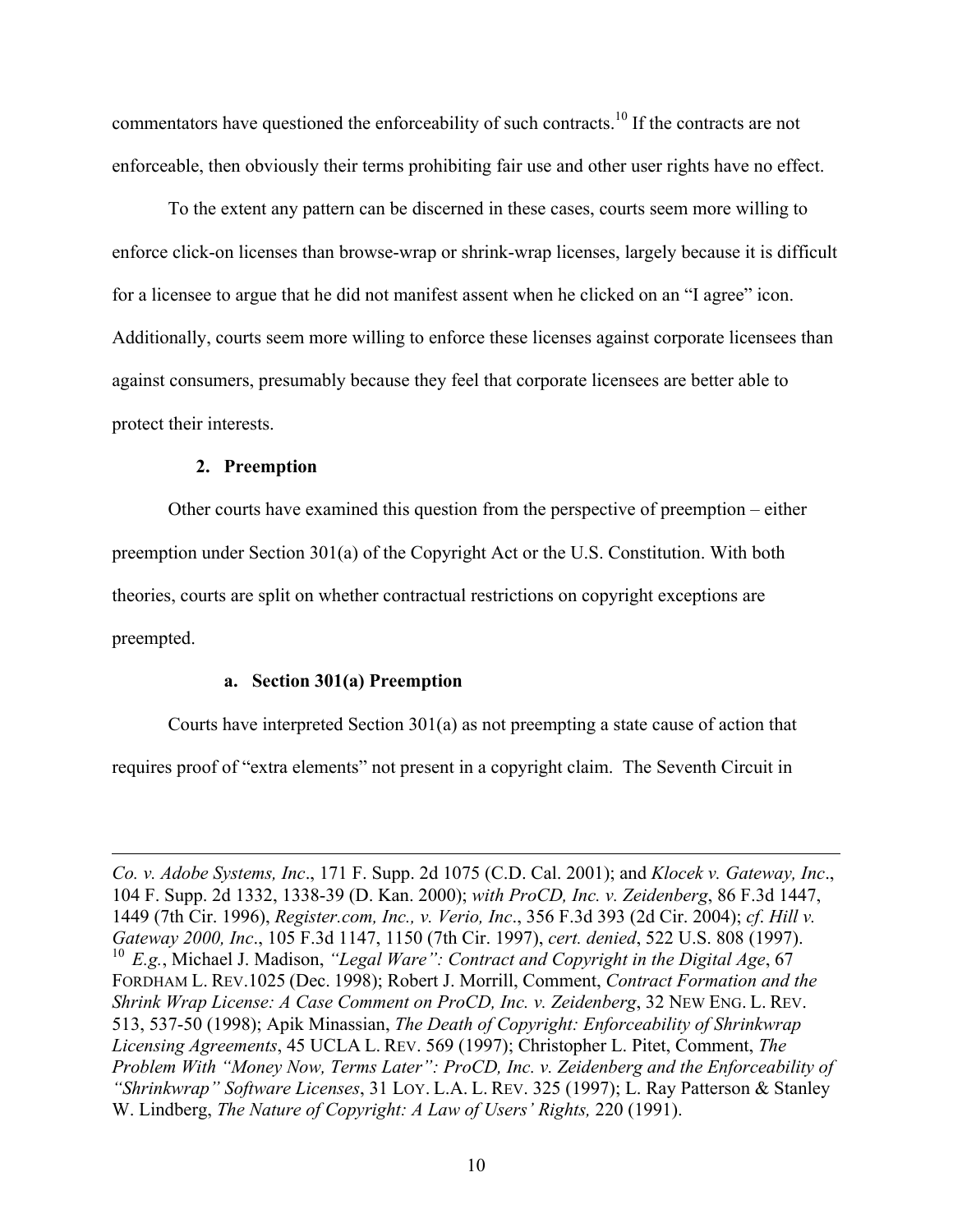*ProCD, Inc. v. Zeidenberg*<sup>11</sup> ruled that Section 301(a) did not preempt enforcement of a contract prohibiting the copying of telephone listings because the contract claim required proof of an extra element -- the existence of an enforceable contract.

However, in *Data General Corp. v. Grumman Systems Support Corp.*, <sup>12</sup> the First Circuit noted that not every extra element will establish a qualitative variance between rights under copyright and those protected by state law. Thus, if the extra elements are "illusory … mere labels attached to the same odious business conduct," then preemption will occur. Likewise, some scholars have rejected the *ProCD* analysis:

[A]t times a breach of contract cause of action can serve as a subterfuge to control nothing other than the reproduction, adaptation, public distribution, etc. of works within the subject matter of copyright. That situation typically unfolds when the "contract" at issue consists of a "shrinkwrap license" to which the copyright owner demands adhesion as a condition to licensing its materials. To the extent that such a contract is determined to be binding under state law, then that law may be attempting to vindicate rights indistinguishable from those accorded by the Copyright Act. Under that scenario, the subject contract cause of action should be deemed pre-empted .... Although the vast majority of contract claims will presumably survive scrutiny ... nonetheless pre-emption should strike down claims that, although denominated "contract," nonetheless complain directly about the reproduction of expressive materials. $^{13}$ 

Relying on this passage, the court in *Selby v. New Line Cinema*<sup>14</sup> declined to enforce an

implied-in-fact contract prohibiting the use of an idea without attribution. Similarly, the court in

*Symantec Corp. v. McAffee Associates*<sup>15</sup> declined to enforce a contractual restriction on reverse

engineering. The court found that the mere existence of the agreement was insufficient to

 $11$  86 F.3d 1447 (7th Cir. 1996).

<sup>&</sup>lt;sup>12</sup> 36 F.3d 1147 (1st Cir. 1994).

<sup>&</sup>lt;sup>13</sup> 1 Melville B. Nimmer & David Nimmer, NIMMER ON COPYRIGHT, § 1.01[B][1][a] at 1-19 and 1-22 (2001) (citations omitted).

 $14$  96 F. Supp. 2d 1053 (C.D. Cal. 2000).

<sup>15 1998</sup> WL 740798 (N.D. Cal. June 9, 1998).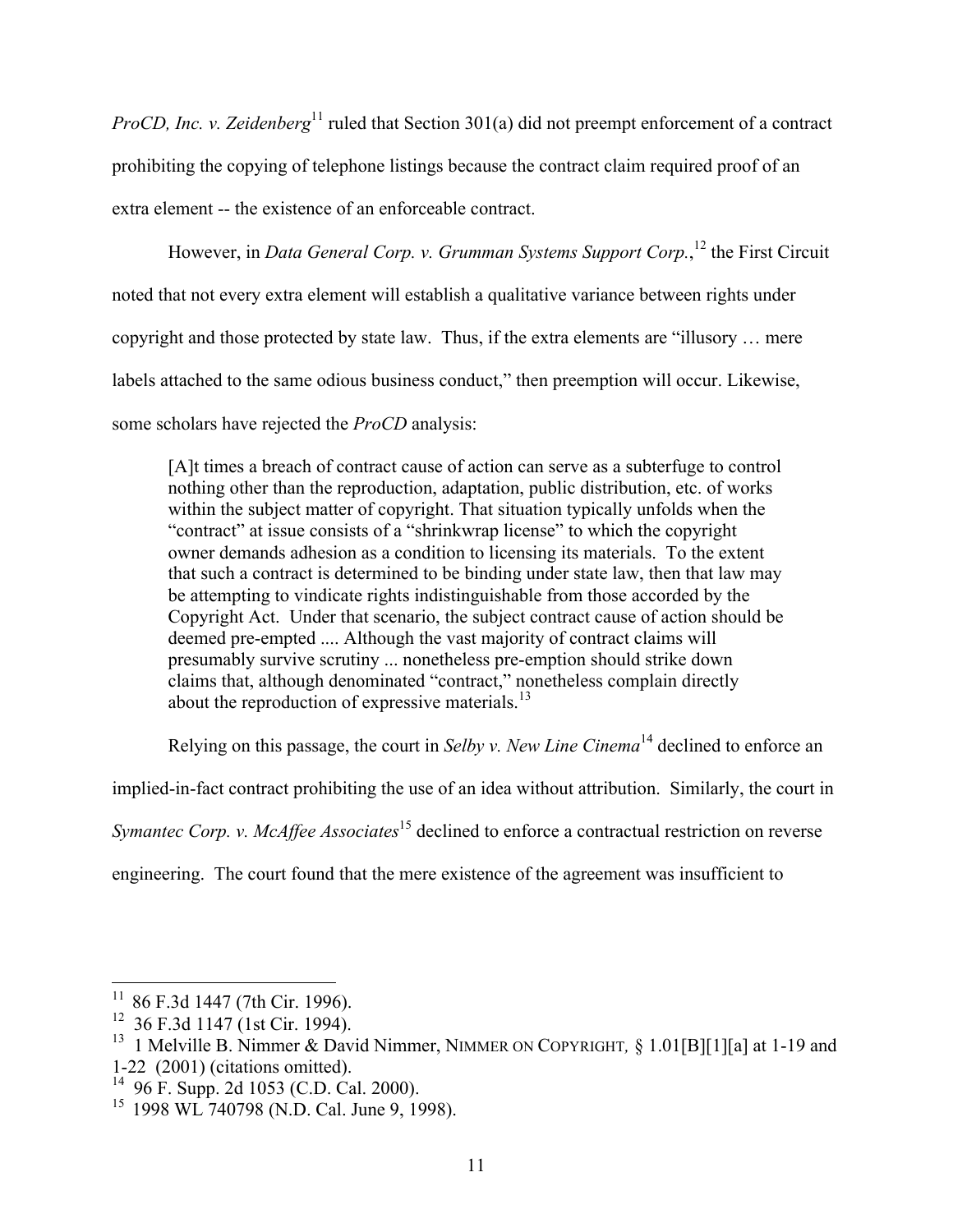transform "what essentially is a copyright infringement claim" into "something more."16 *See also Ass'n for Info. Media and Equip. v. Regents of the Univ. of California*, No. 2:10-CV-09378- CBM, 2012 WL 7683452 (C.D. Cal. Nov. 20, 2012).

## **b. Constitutional Preemption**

Courts have also preempted contractual terms on Constitutional grounds. In 1988, the U.S. Court of Appeals for the Fifth Circuit set aside a contractual restriction on reverse engineering in *Vault Corp. v. Quaid Software Ltd*. <sup>17</sup> The *Vault* court cited *Sears, Roebuck & Co. v. Stiffel Co.*,<sup>18</sup> where the Supreme Court relied on the U.S. Constitution's Supremacy Clause to conclude that "[w]hen state law touches upon an area of [the copyright statutes], it is 'familiar' doctrine' that the federal policy 'may not be set at naught, or its benefits denied' by state law."<sup>19</sup> The *Vault* court held that a reverse engineering prohibition in a shrinkwrap license "conflicts with the rights of computer program owners under Section 117 and clearly 'touches upon an

 <sup>16</sup> *Id.* at \*5. *See also Kabehie et al., v. Zoland, et al.,* 125 Cal. Rptr. 721 (Cal.App.2nd Dist. 2002):

The cases that have decided the issue of federal copyright preemption of state breach of contract causes of action can be roughly divided into two groups: (1) a minority of the cases hold state breach of contract causes of action are never preempted by federal copyright law; and (2) a majority of the cases hold state breach of contract actions are not preempted by federal copyright law when they seek to enforce rights that are qualitatively different from the exclusive rights of copyright. …. We adopt the majority view.… The promise alleged to have been breached in a breach of contract action does not always make the contract action qualitatively different from a copyright infringement action. If the promise was simply to refrain from copying the material or infringing the rights protected by copyright, then the promisor has promised nothing more than that which was already required under federal copyright law. The promise not to infringe adds nothing to a breach of contract action for copyright infringement. A breach of contract action based on this type of promise must be preempted in order to prevent parties from circumventing federal copyright law and nullifying the preemption provided for in section 301.

<sup>&</sup>lt;sup>17</sup> 847 F.2d 255 (5th Cir. 1988).

 $18$  376 U.S. 225 (1964).

<sup>19</sup> *Sears*, 376 U.S. at 229 (citations omitted).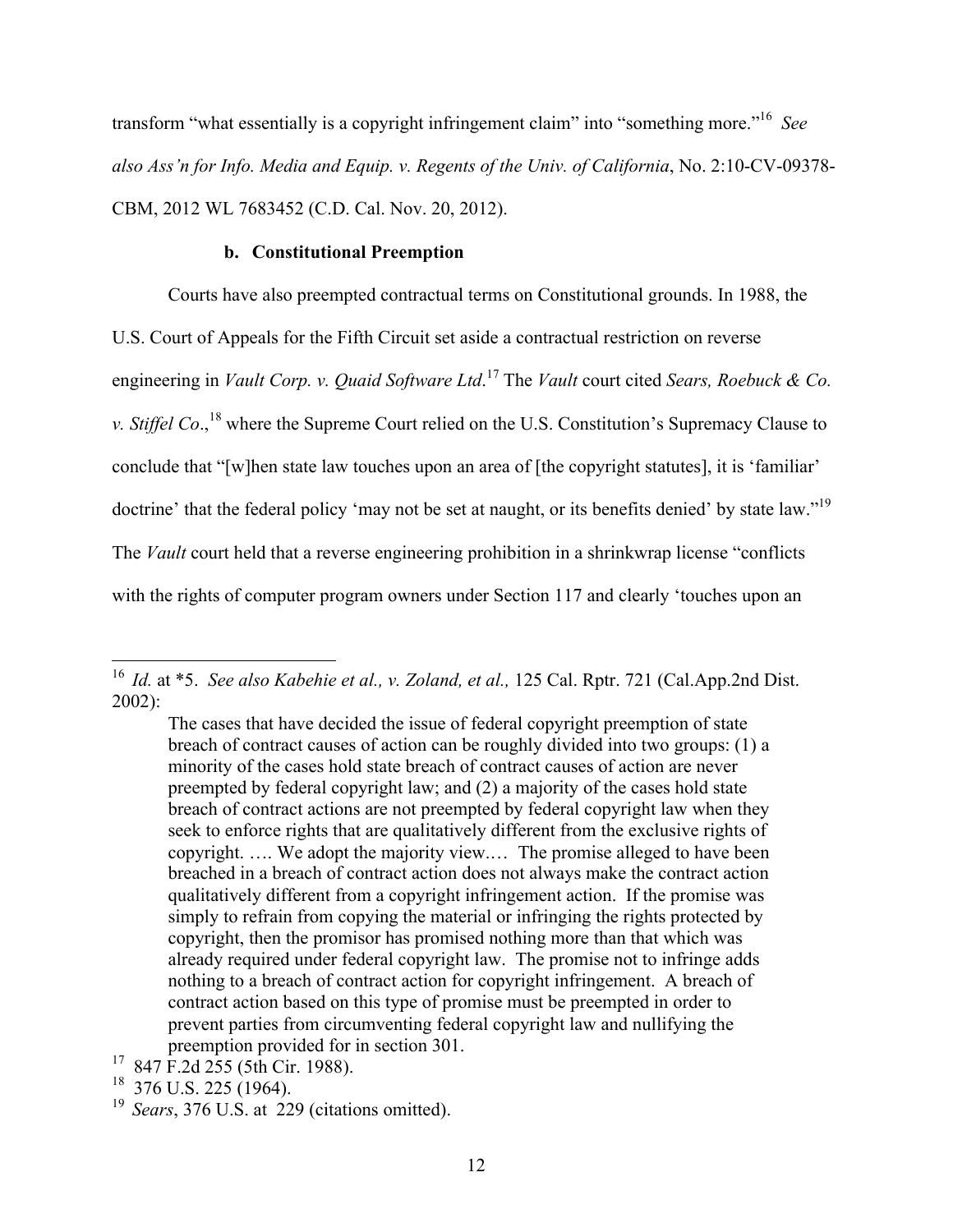area' of federal copyright law."<sup>20</sup> Likewise, the Supreme Court relied on the Supremacy Clause to preempt a Florida plug mold statute it found inconsistent with the federal intellectual property system. $21$ 

On the other hand, the courts in *Bowers v. Baystate Techs., Inc.22* and *Davidson & Assoc. v. Jung*<sup>23</sup> rejected constitutional preemption arguments with respect to contractual restrictions on copyright exceptions. Judge Dyk, however, wrote a powerful dissent in *Bowers*, stating that a software firm could not eliminate a user's privileges under the Copyright Act simply "by printing a few words on the outside of its product...."<sup>24</sup> Such an approach "permits state law to eviscerate an important federal copyright policy reflected in the fair use defense…."25

## **3. Copyright Misuse**

The courts could also employ the copyright misuse doctrine to address manufacturers' attempts to use their copyright in the software embedded in networked products to prevent resale of those products. The misuse doctrine prohibits the enforcement of a copyright for the purpose of preventing legitimate competition—here, by resellers of legitimate products.

The Fourth Circuit in *Lasercomb America v. Reynolds*, 911 F.2d 970, 977 (4<sup>th</sup> Cir. 1990), found that the copyright misuse doctrine is premised on the principle that public policy "forbids the use of the [copyright] limited monopoly to secure an exclusive right or limited monopoly not granted by the [Copyright] Office and which is contrary to the public policy to grant." In *Lasercomb*, the plaintiff's standard software license prohibited the licensee from developing competing software for 99 years. This prohibition went beyond any reasonable need to protect

 <sup>20</sup> *Vault*, 847 F.2d at 270.

<sup>21</sup> *Bonito Boats Inc., v. Thunder Craft Boats Inc.*, 489 U.S. 141 (1989).

<sup>22</sup> *Bowers v. Baystate Techs., Inc.,* 320 F.3d 1317 (Fed. Cir.), *cert. denied*, 539 U.S. 928 (2003).

 $23$  422 F.3d 630 (8th Cir. 2005).

<sup>&</sup>lt;sup>24</sup> 320 F.3d at 1337 (Dyk, J., dissenting).

<sup>25</sup> *Id*. at 1335.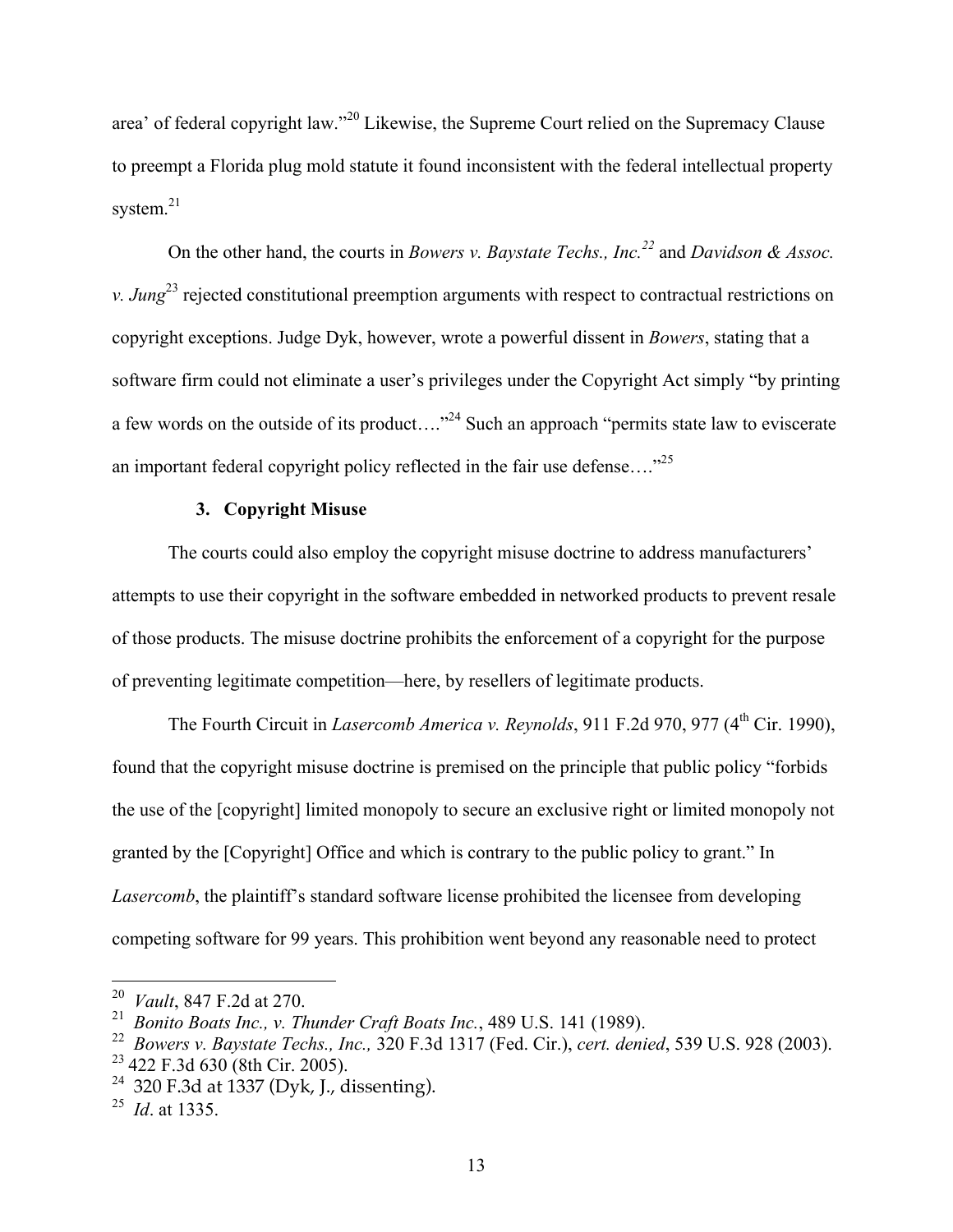Lasercomb's own software, and was directed at limiting competition from independently developed, non-infringing software. Lasercomb, by the terms of its copyright license agreement, was attempting to monopolize something which clearly was not part of the bundle of rights granted by copyright: the right to develop competing software utilizing the same ideas. Because Lasercomb used its copyright to force Reynolds to agree to these anticompetitive license terms, the court excused Reynold's copying of the Lasercomb's software.

Similarly, in *DSC Communications Corp. v. DGI Technologies, Inc.*, 81 F.3d 597, 601 (5th Cir. 1996), the Fifth Circuit found copyright misuse when DSC used its copyright to gain control over a competitor's use of its microprocessor cards. DGI developed microprocessor cards that could be used on DSC's phone switches. To ensure that the cards were compatible with the DSC's phone switch operating system, DGI had to test its card on a DSC phone switch. Such a test necessarily made a copy of DSC's operating system in the memory of DGI card when the card was "booted up." DSC sued DGI for infringing the copyright in its operating system. The Fifth Circuit found that "if DSC is allowed to prevent such copying, then it can prevent anyone from developing a competing microprocessor card, even though it has not patented the card." *Id*. at 601. The court observed that "DSC seems to be attempting to use its copyright to obtain a patent-like monopoly over unpatented microprocessor cards." *Id*. Quoting *Lasercomb*, the Fifth Circuit held that copyright misuse doctrine "forbids the use of a copyright to secure an exclusive right or limited monopoly not granted by the Copyright Office." *Id*.

Likewise, the Ninth Circuit in *Practice Management Information Corporation v. American Medical Association*, 121 F.3d 516 (9<sup>th</sup> Cir. 1997), found that the AMA misused its copyright when it negotiated a contract with the Health Care Financing Administration under which AMA licensed its coding system to HCFA in exchange for HCFA agreeing not to use any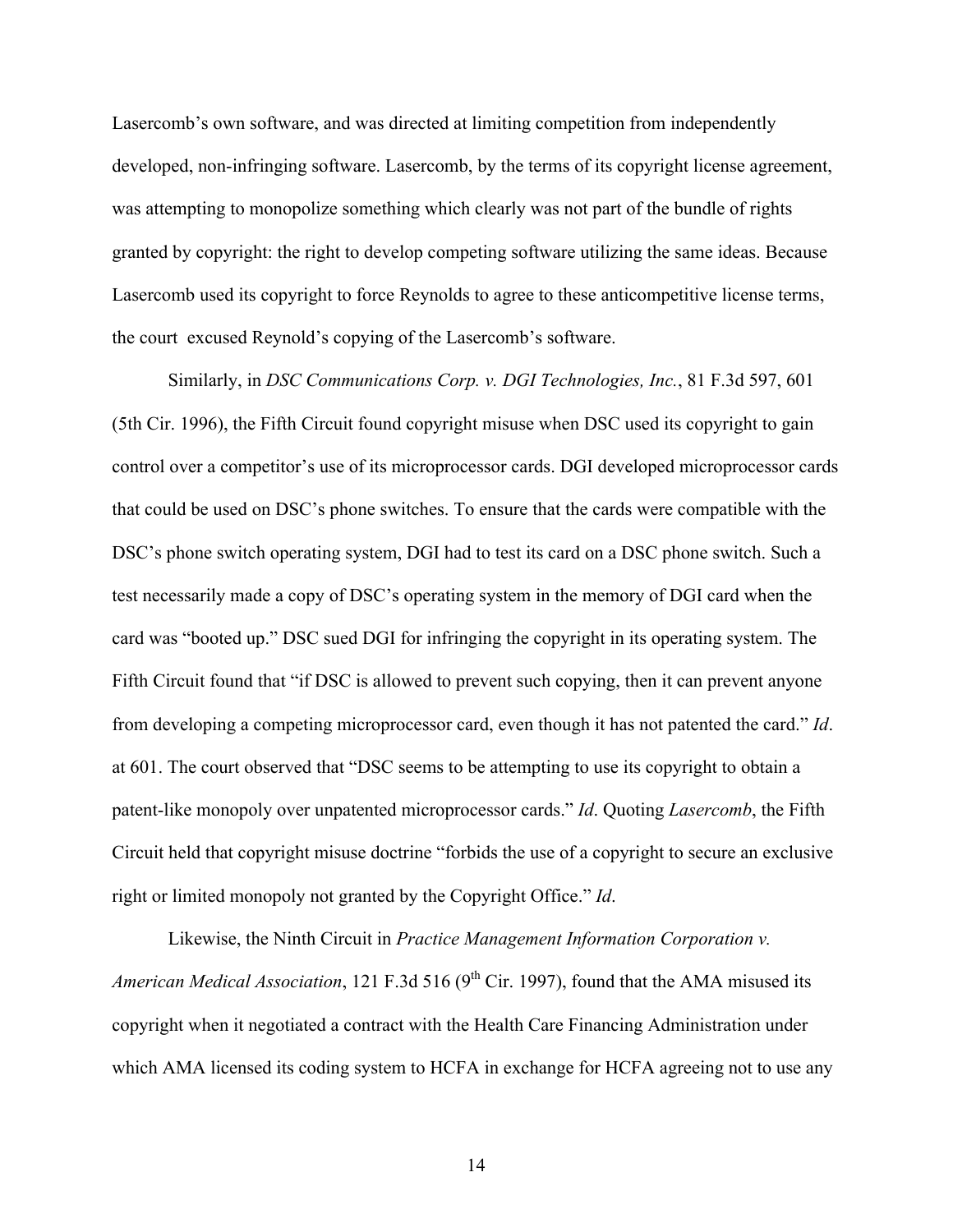other coding system. When publisher PMI could not reach an agreement with AMA to republish the coding system, PMI filed a declaratory judgment action, seeking a declaration that AMA's copyright was invalid because AMA had misused it. The Ninth Circuit agreed with PMI:

What offends the copyright misuse doctrine is not HCFA's decision to use the AMA's coding system exclusively, but the limitation imposed by the AMA licensing agreement on HCFA's rights to decide whether or not to use other forms as well. Conditioning the license on HCFA's promise not to use competitors' products constituted a misuse of the copyright by the AMA.

## *Id*. at 519.

The district court in the complex litigation between Omega and Costco likewise found that Omega misused its copyright. Costco, the discount retailer, sold luxury Omega watches without the authorization of the Swiss watchmaker. In an effort to prevent Costco from importing and selling its watches, Omega began engraving an "Omega Globe" logo on the back of its watches. When Costco started importing and selling the watches bearing the logo, Omega sued Costco for infringing the importation right under the Copyright Act. Costco responded that the importation right was a subset of the distribution right, and that the first sale doctrine provided it with an exception to the distribution right. The first sale doctrine provides that the distribution right with respect to any particular copy of a work extinguishes with the first authorized sale of that copy. 17 U.S.C. § 109(a). The district court granted summary judgment in favor of Costco on the basis of the first sale doctrine. The Ninth Circuit reversed, finding that the first sale doctrine did not apply to copies manufactured outside of the United States. Costco appealed to the Supreme Court. With Justice Kagan recusing herself, the Supreme Court in 2010 reached a 4-4 tie.

On remand, the district court once again granted summary judgment to Costco, this time on a copyright misuse theory. *Omega S.A. v. Costco Wholesale Corp*., 2011 WL 8492716 (C.D.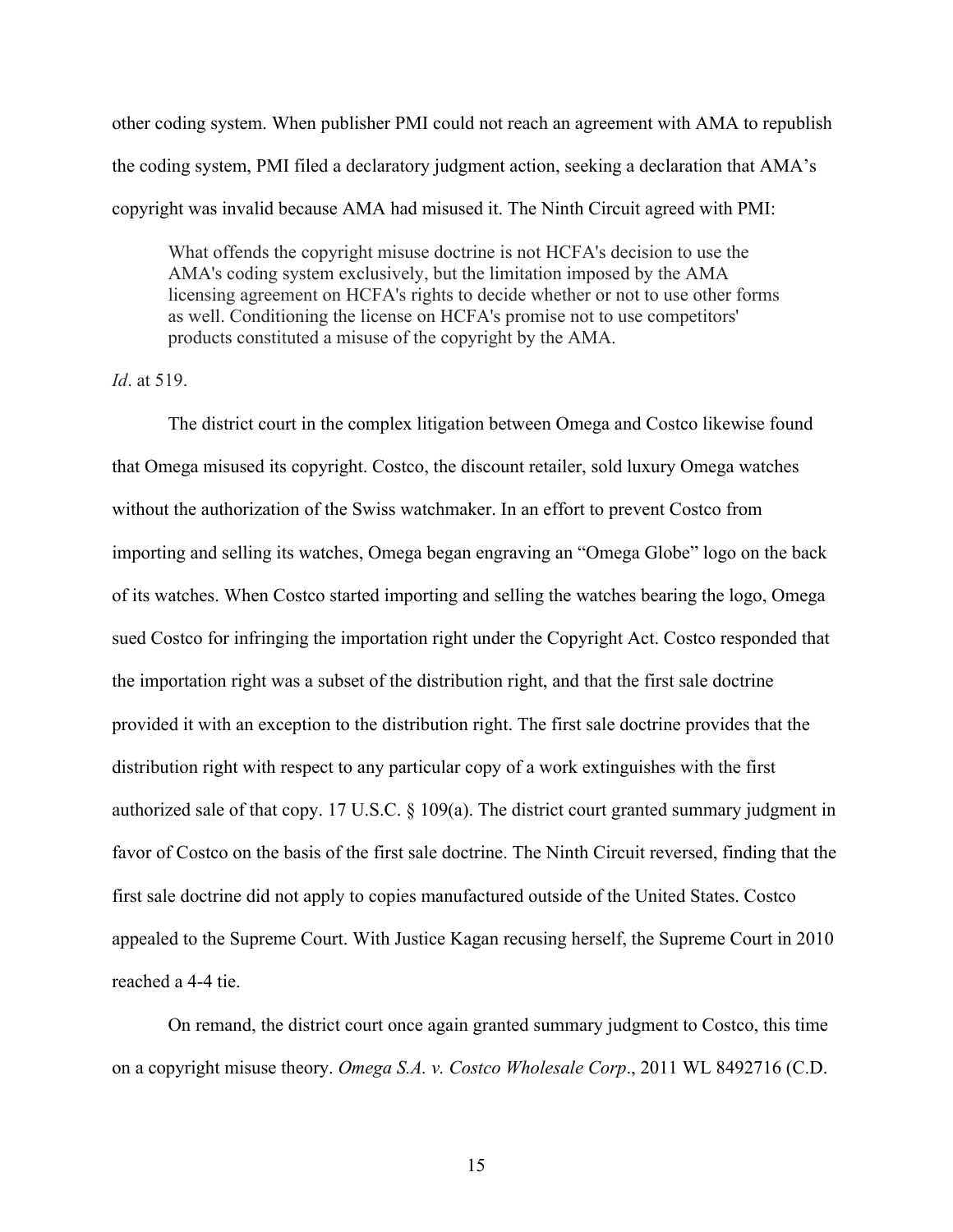Cal. 2011). It noted that the Ninth Circuit held that "the misuse defense prevents copyright holders from leveraging their limited monopoly to allow them to control areas outside of their monopoly." *A&M Records, Inc. v. Napster, Inc.*, 239 F.3d 1004, 1026 (9<sup>th</sup> Cir. 2001). The district court found that Omega misused its copyright in the logo "by leveraging its limited monopoly in being able to control the importation of that design to control the importation" of its watches. The district court also awarded Costco \$396,000 in attorneys' fees.

Omega appealed the misuse finding and the fee award to the Ninth Circuit. While the case was pending before the Ninth Circuit, the Supreme Court handed down its decision in *Kirtsaeng v. John A. Wiley & Sons*. In that 2013 decision, the Supreme Court held that the first sale doctrine applied to noninfringing copies, regardless of where they were manufactured. In other words, the Supreme Court in *Kirtseang* agreed with the district court's original decision in favor of Costco.

In January 2015, the Ninth Circuit finally ruled on Omega's appeal of the district court's 2011 decision. *Omega S.A. v. Costco Wholesale Corp.*, 776 F.3d 692(9<sup>th</sup> Cir. 2015). Because the Supreme Court's *Kirtsaeng* holding provided Costco a complete defense to the Omega's infringement claim, the Ninth Circuit did not reach the district court's misuse holding. It did, however, affirm the award of attorneys' fees to Costco. The Ninth Circuit noted that the district court had observed that Omega had not sought to provide creative works to the general public. Rather, Omega sought to exert control over the distribution of its watches. The Ninth Circuit held that the district court had not erred when it concluded that "it should have been clear to Omega that copyright law neither condoned nor protected its actions, and the imposition of fees would thus further the purpose of the Copyright Act."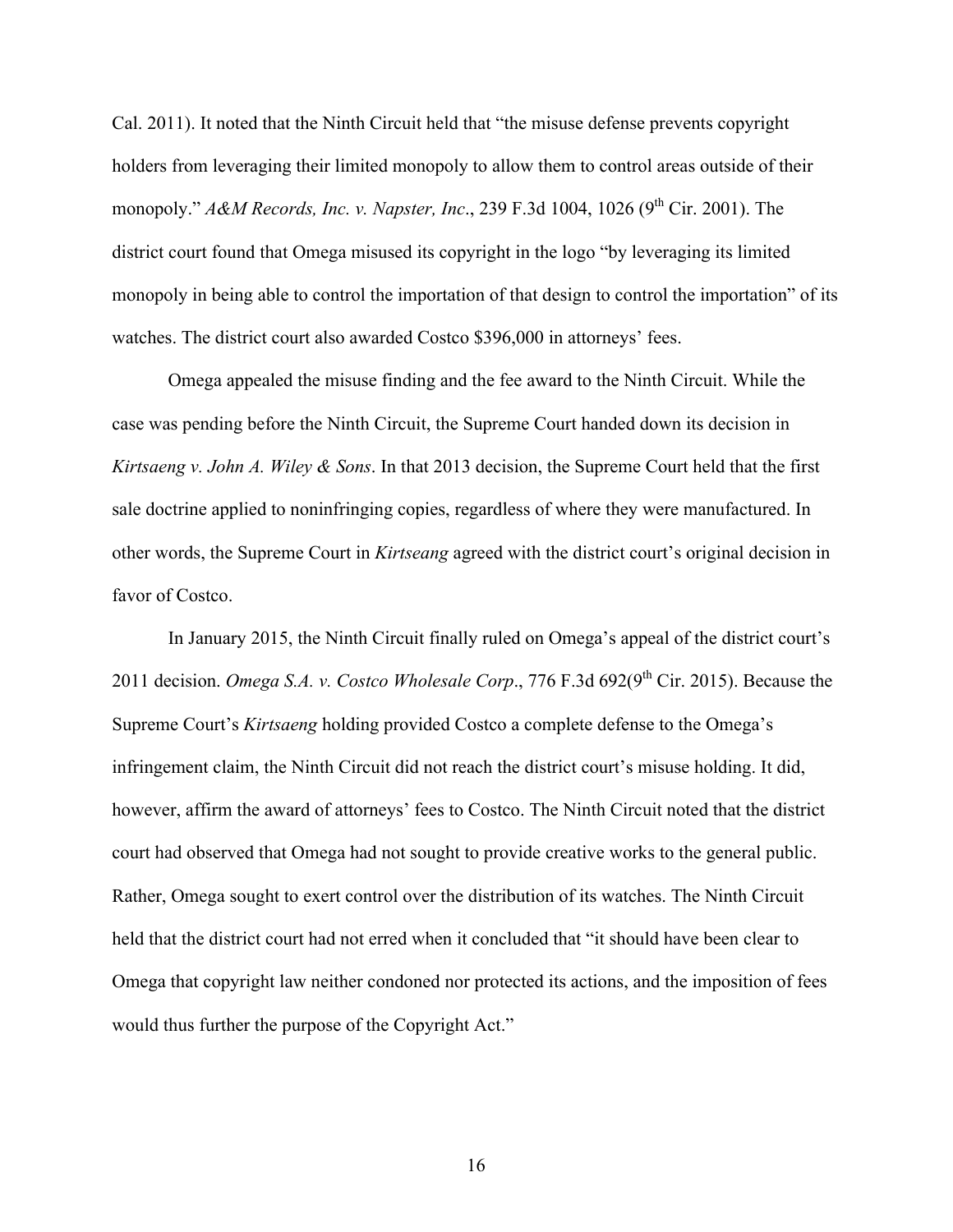Of particular relevance here is Judge Wardlaw's concurring opinion, where she argued that the panel should have affirmed the district court's copyright misuse finding rather than decide the case on the basis of *Kirtsaeng*. Judge Wardlaw agreed with the district court that "Omega impermissibly used the defensive shield of copyright as an offensive sword."

In the closing paragraph of her concurrence, Judge Wardlaw stated that Omega's attempt to expand the scope of its statutory monopoly by misusing its copyright in its logo would upset the balance the copyright law establishes between rewarding creative work and promoting the broad public availability of literature, music, and the other arts. Omega's "anticompetitive acts promoted neither the broad public availability of the arts nor the public welfare." Rather, they were designed to eliminate price competition in the retail market for Omega watches and deprive consumers of the opportunity to purchase discounted gray market Omega watches from Costco.

The elimination of price competition from the sale of used products is exactly what manufacturers are attempting to do through their restrictions on the resale of the software embedded in their products. Courts may well conclude that such practices constitute misuse.

#### **4. YODA Is A Better Approach**

Rather than force resellers and consumers to spend decades in the courts resolving these thorny issues of preemption and misuse, Congress should adopt targeted legislation such as YODA. It bears emphasis that permitting the transfer of software-enabled products would not lead to the unauthorized copying of the software. The product already contains the software, there typically are technological protections that inhibit the copying of the software, and the software usually has no independent economic value. Accordingly, resale of software-enabled products does not facilitate software "piracy."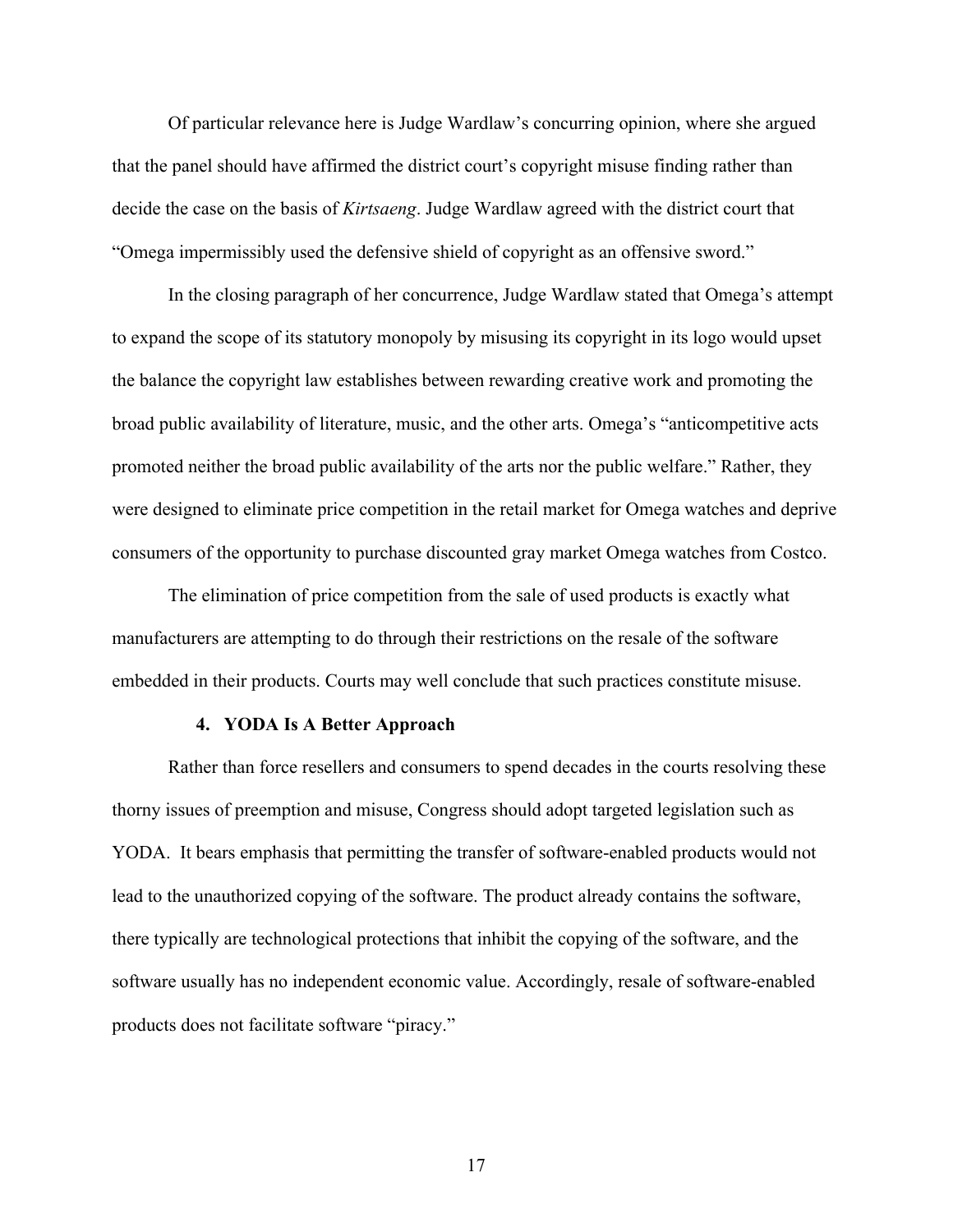## **II. PREVENTING THE DMCA FROM UNDERMINING THE INTERNET OF THINGS**

As currently drafted, section 1201 of the Digital Millennium Copyright Act (DMCA) interferes with the rights of owners of products whose operation is enabled by software—the products that make up the Internet of Things. This was clearly demonstrated in the last rulemaking cycle, where the majority of the 27 proposed exemptions addressed situations far from Congress's intended target of online infringement when it adopted the DMCA in 1998. This indicates that Congress drafted the DMCA far too broadly, and that the Copyright Office is implementing the exemption process far too narrowly. The DMCA must be recalibrated so that it does not interfere with the emergence of the Internet of Things.

### **A. Section 1201's Overbreadth**

In an effort to protect the economic interests of copyright owners in the digital age, Congress prohibited the circumvention of technological protection measures (TPMs) in order to get unpaid access to copyrighted works. However, the DMCA is worded so broadly as to prohibit owners of copies of works from circumventing the TPMs limiting access to their own copies. Manufacturers of a wide range of devices have exploited this overbreadth to exercise after-market control over the devices in a manner that has nothing to do with copyright protection. Many devices include software essential to their operation. Manufacturers have placed TPMs on this software in an effort to tether the device to complementary networks or products. The DMCA makes unlawful the circumvention of these TPMs for the purpose of untethering the devices.

Congress recognized that there may be legitimate reason for circumventing TPMs, so it authorized the Librarian of Congress to conduct a rulemaking every three years to adopt appropriate exemptions to the DMCA's circumvention prohibition. In this last rulemaking cycle, 14 of the 27 proposed exemptions concerned situations where the work protected by the TPM is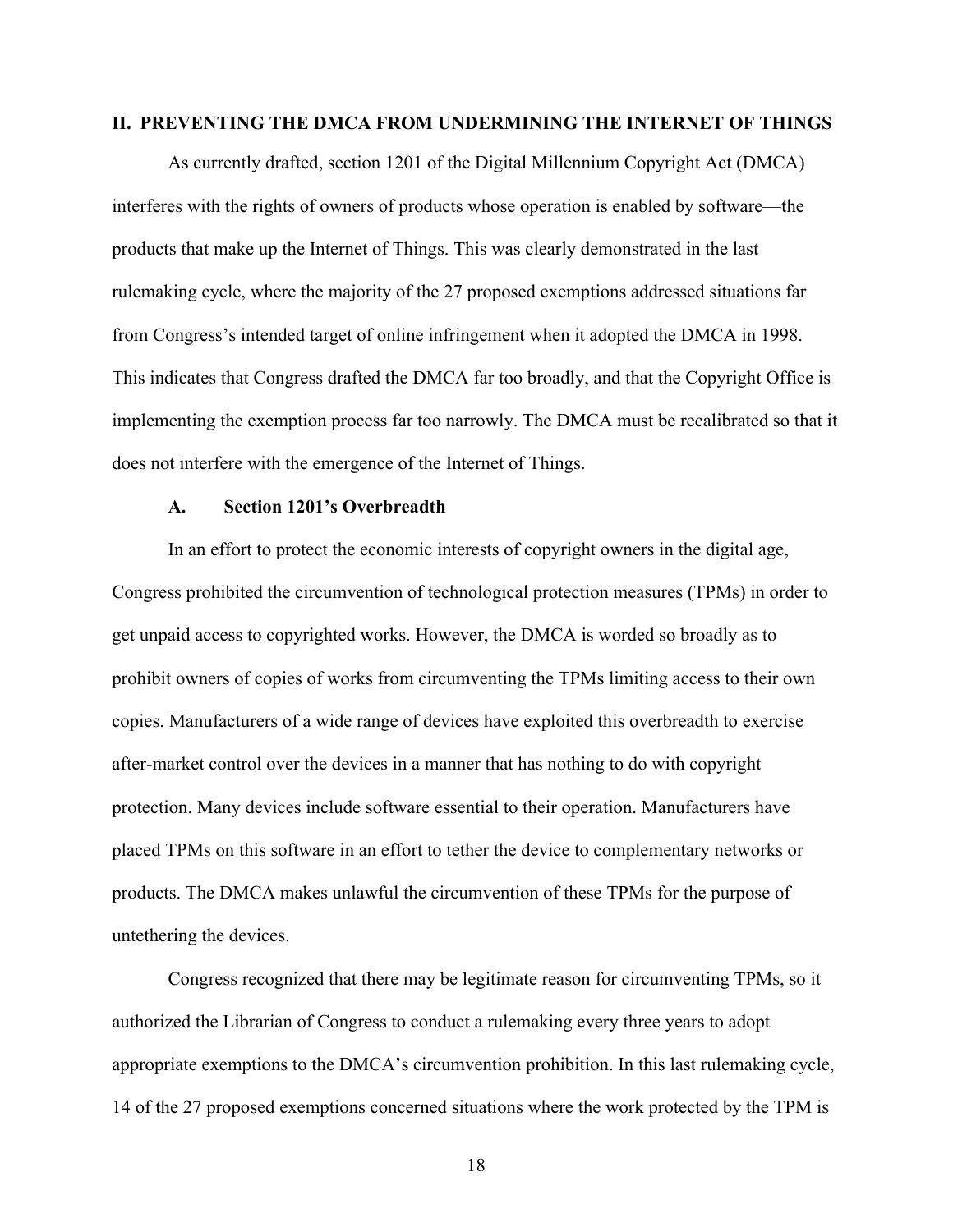a software component of a hardware device owned by the user. In other words, the exemption would allow the owner of a hardware product to make a use of her personal property obstructed by the DMCA.

Five of the proposed exemptions involved the "unlocking" of different kinds of devices so as to connect them to an alternate wireless network. The devices included telephone handsets, tablet computers, wearable computing devices, mobile connectivity devices, and consumer machines such as smart meters.

Another five of the proposed exemptions involved the "jailbreaking" of devices so that they can access alternate lawful content. The devices included telephone handsets, all-purpose mobile computing devices, dedicated e-book readers, video game consoles, and smart televisions.

Two of the proposed exemptions involved vehicle software. One exemption would permit the circumvention of TPMs on software that controls the function of motorized land vehicles for the purpose of diagnosis and repair, or after-market personalization. A second exemption would allow the circumvention of the TPMs on such software for the purpose of researching the safety or security of the vehicles.

The final two proposed exemptions would enable the use of alternative feedstock for 3D printers and research into the safety, security, and effectiveness of medical devices.

Fortunately, the Librarian granted these all exemptions, at least in part, with the exception of the proposed exemption for the jailbreaking of dedicated e-book readers. Where the Librarian granted an exemption, he recognized that the enabled uses would be lawful, and that the granting of these exemptions would not facilitate widespread infringement.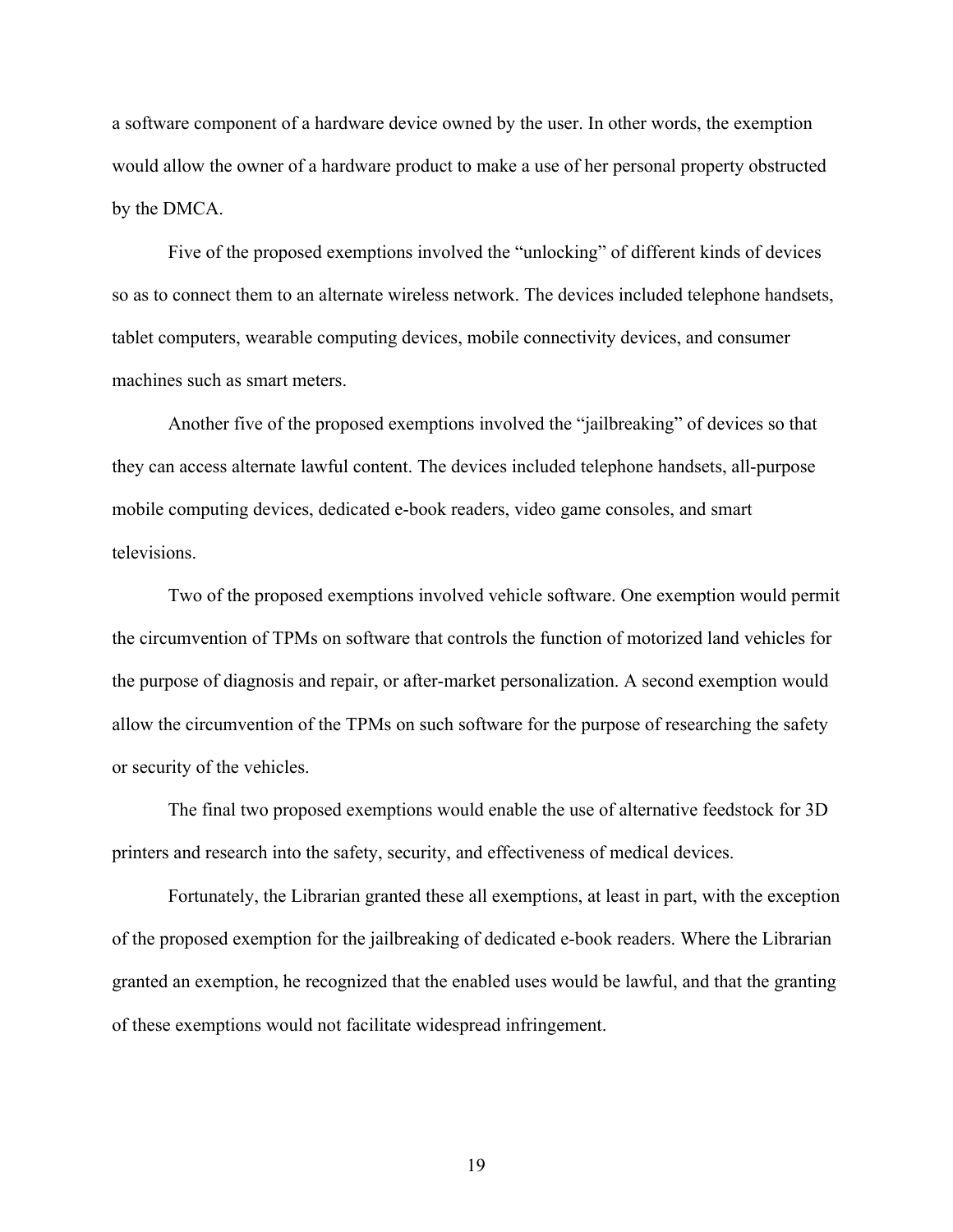However, as a policy matter, it makes no sense to force all those who desire to unlock devices with embedded software to apply for a device-specific exemption every three years. Congress did not enact the DMCA to prevent these sorts of uses; it did not intend to restrict owners of hardware products from making full use of their personal property. To be sure, in certain specific situations there may a governmental interest in limiting access to the embedded software, *e.g*., to prevent tampering with safety technologies. But in such situations, the government should adopt appropriate regulations, rather than rely on the sweeping effect of the DMCA.

The source of the problem is the wording of the prohibition on circumvention in Section 1201(a). The Federal Circuit interpreted Section 1201(a) as requiring a nexus between circumvention and infringement before circumvention liability could attach. In *Chamberlain v. Skylink*, 381 F.3d 1178 (Fed. Cir. 2004), the Federal Circuit found that the circumvention of the TPM on the software in a garage door opener motor by the manufacturer of universal garage door opener remote controls did not violate the DMCA because there was no possibility of infringement. The Sixth Circuit concurred with this interpretation in *Lexmark v. Static Control Components*, 387 F.3d 522 (6th Cir. 2004). However, the Ninth Circuit rejected this approach in *MDY v. Blizzard,* 629 F.3d 928 (9th Cir. 2010). Judge Donald's dissent in *U.S. v. Reichert*, 747 F.3d 445 (6th Cir. 2014), discussed these "competing interpretations" of Section 1201(a) at length.

Because the Supreme Court is unlikely to resolve this circuit split in the near future, in may be necessary for Congress to amend the DMCA to explicitly require a nexus between circumvention and infringement, as in *Chamberlain*. Alternatively, it could adopt a permanent exception for the circumvention of TPMs on software essential to the operation of hardware.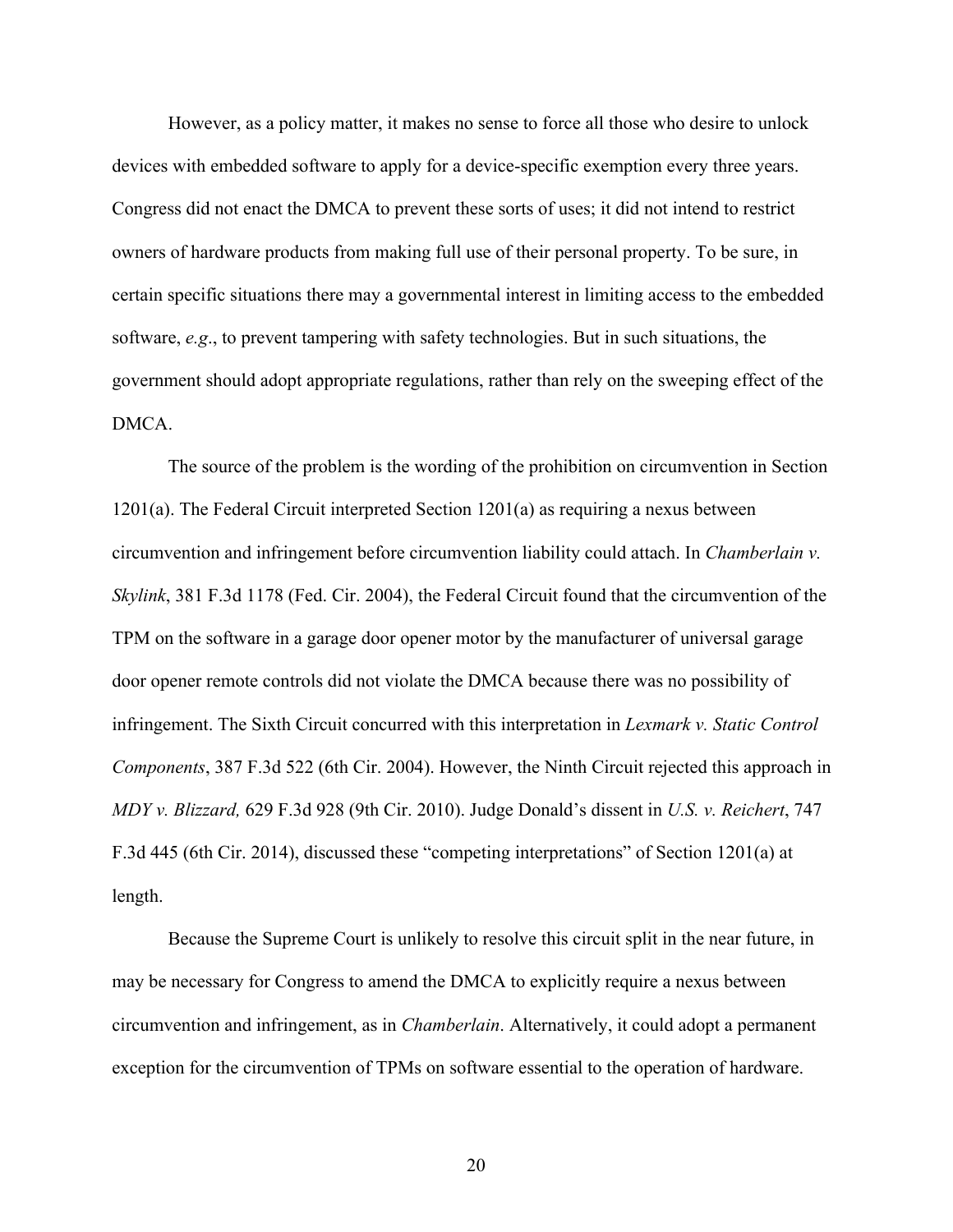## **B. The 1201 Rulemaking**

Until Congress or the Supreme Court addresses this issue, NTIA should urge the Copyright Office to take a more pragmatic approach toward exemptions for software components of hardware products. For example, the Copyright Office could recommend that the Librarian of Congress grant a broad exemption for all software essential to the operation of hardware in the lawful possession of the user. Regrettably, in the past rulemaking cycle the Copyright Office went in the opposite direction, drawing up classes as narrowly as possible. For the unlocking of devices from wireless networks, the Copyright Office identified five separate classes for five different kinds of devices. It did the same for jailbreaking. For vehicle software, the Copyright Office considered only land vehicles, when the same issue obviously will apply to boats and aircraft.

By Balkanizing the essential software problem in this manner, the Copyright Office places a much greater burden on the applicants of each narrow class to meet the preponderance of the evidence standard the Office imposes. Section 1201(a)(1)(C) certainly does not require the identification of such narrow classes.

Another problem is that the Copyright Office requires anyone who wants to extend an exemption for an additional three-year period to prove her case all over again, or the exemption will lapse. Section 1201(a)(1)(C), however, does not expressly require such *de novo* evaluation. The statute is broad enough to allow a rebuttable presumption that an exemption should be renewed. A presumption in favor of renewal would certainly lessen the burden of the rulemaking process on resellers and end-users seeking an exemption related to software-enabled products. Several of the exemptions, including for jailbreaking and device unlocking, have been renewed multiple times, underscoring the inefficiency of the Copyright Office's *de novo* rulemaking